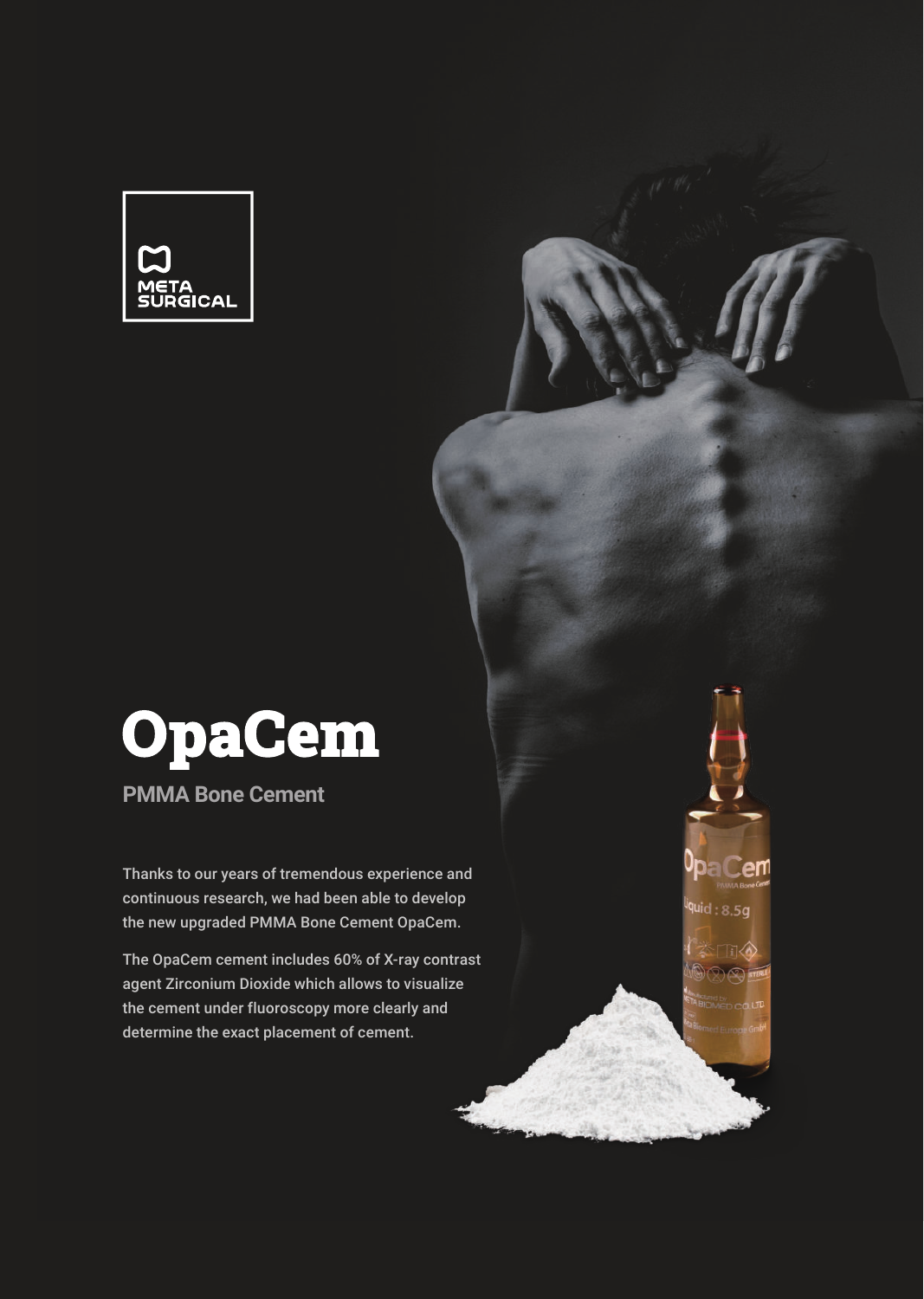### **Indications**

- ㆍ **Severely painful osteoporotic compression fractures**
- ㆍ **Painful vertebral body tumors (metastasis or myeloma)**
- ㆍ **Symptomatic vertebral hemangioma**

### Features



3

High radiopaque cement with 60% of  $ZrO<sub>2</sub>$ 



Optimized viscosity for Vertebroplasty and Kyphoplasty

Short mixing and long working time

Good mechanical properties



*Time shown in the chart was obtained by 2 hours storage at 20º before use condition.*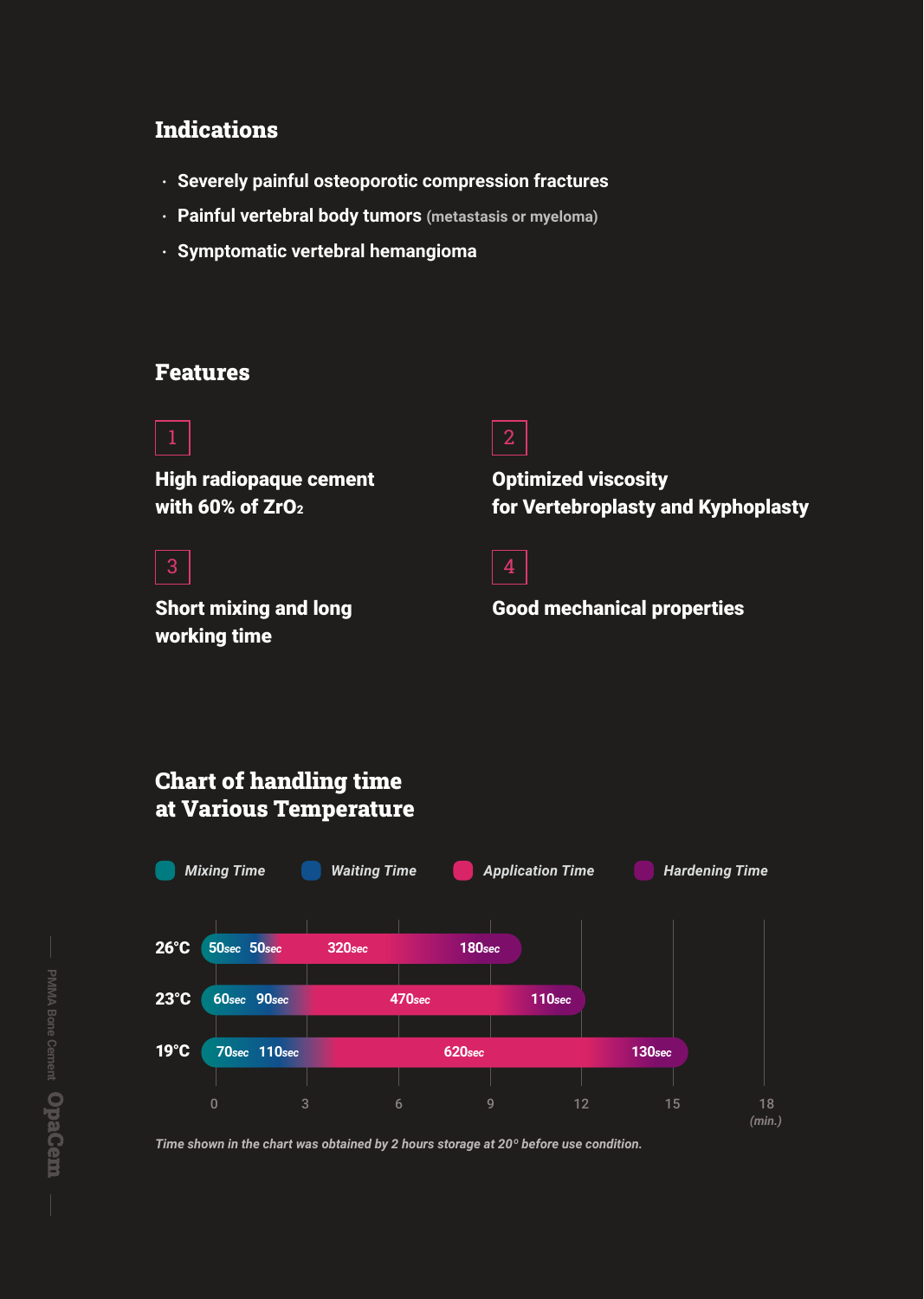## Composition

| <b>Component</b>        |                   | <b>Component</b>              |        |
|-------------------------|-------------------|-------------------------------|--------|
| Powder (20g)            |                   | Liquid $(8.5g)$               |        |
| <b>Chemical name</b>    | <b>Amount</b>     | <b>Chemical name</b>          | Amount |
| Poly-methylmethacrylate | 7.70 <sub>q</sub> | Methyl methacrylate (monomer) | 8.436g |
| Zirconium dioxide       | 12.00g            | N.N-dimethyl para toluidine   | 0.064g |
| <b>Benzoyl Peroxide</b> | 0.30 <sub>g</sub> | Hydroquinone                  | 150ppm |
|                         |                   |                               |        |

# High radiopacity property

The following table shows the radiopacity property of OpaCem cement, NTCem Spine (old version), and two other brands.

| <b>No</b>      | <b>Product name</b> | <b>Contrast agent name</b><br>and amount added | $AI$ (mm) |
|----------------|---------------------|------------------------------------------------|-----------|
| 1              | <b>NTCem Spine</b>  | Zr02 30%                                       | 2.2       |
| $\overline{2}$ | <b>OpaCem</b>       | Zr02 60%                                       | 4.6       |
| 3              | "B" brand           | Zr02 60%                                       | 4.7       |
| 4              | "S" brand           | <b>BaSO4 30%</b>                               | 2.4       |

*Pic 1 shows the AI step-wedge by 3,4,5,6mm and below Pic shows the brightness of each product which can be compared to AI step-wedge* 



AI step-wedge Pic.1 Pic.2 X-ray Image